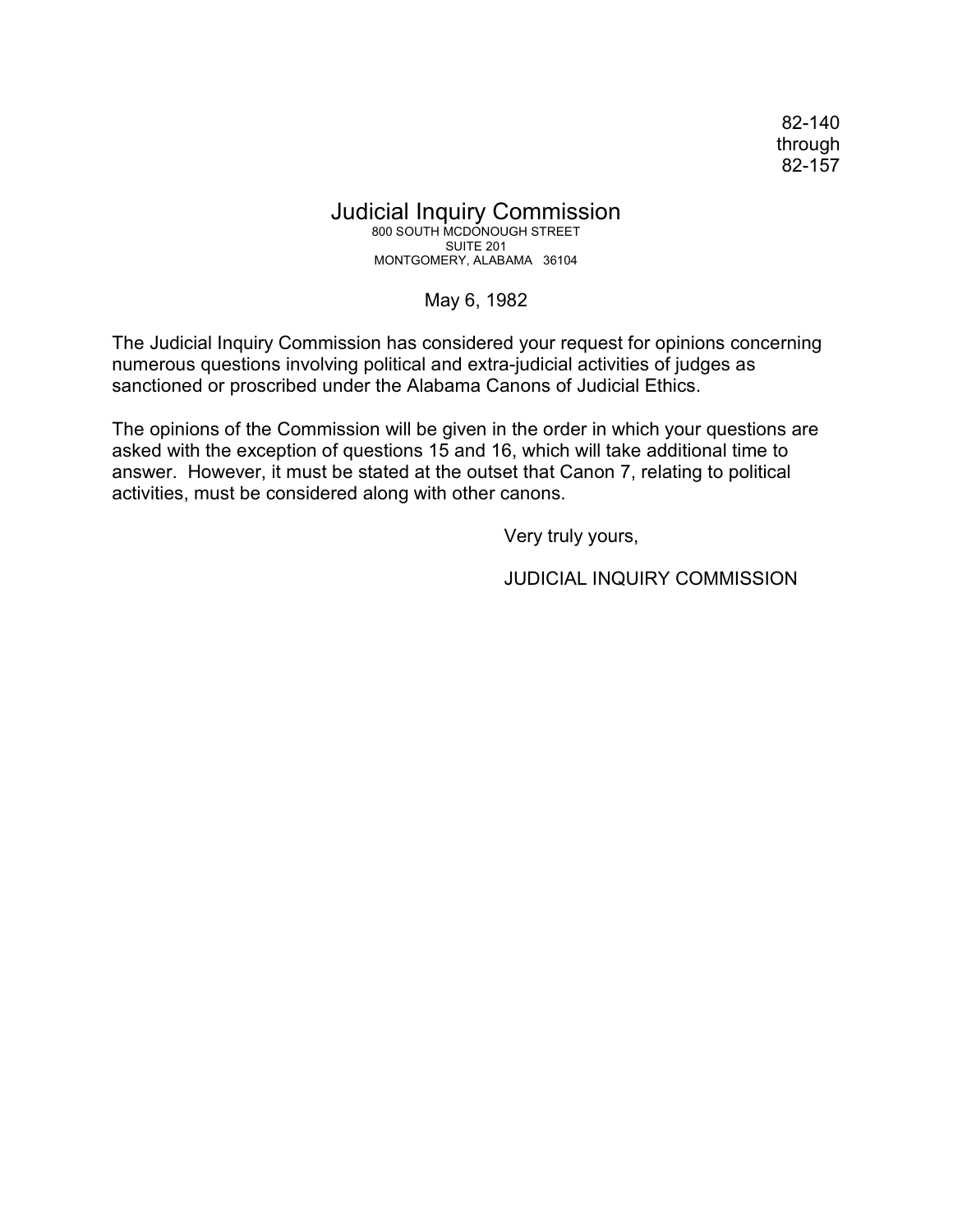Question 1. What constitutes the "administration of justice" under Canon 7A(3) of the Alabama Canons of Judicial Ethics?

Opinion - It is the opinion of the Commission that the phrase in this instance is meant to be narrowly construed so as to include the functions of the legal system by which and through which cases may be brought before a court, tried, determined and disposed of and judgments enforced. This phrase, in this instance, also includes all of the functions necessary to the proper operation of the court system.

Matters which might be included within this phrase are too numerous to be delineated here by this Commission. However, should a judge have any question as to whether a specific matter is included within the meaning of this phrase, the judge may address that matter to the Commission for its opinion. **82-140**

Question 2. Is a judge prohibited from being a member of an organization, such as the NAACP, which promotes the economic and political interests of minorities?

Opinion - It is the opinion of the Commission that the answer to this question is found primarily within the provisions of Canons 5, 5B, and 7. Canon 5 provides that:

"A Judge Should Regulate His Extra-Judicial Activities To Minimize the Risk of Conflict with His Judicial Duties."

Canon 5B provides in pertinent part that:

"A judge may participate in civic and charitable activities that do not reflect adversely upon his impartiality or interfere with the performance of his judicial duties. A judge may serve as an officer, director, trustee, or nonlegal advisor of an educational, religious, charitable, fraternal, or civic organization or institution not conducted for the economic or political advantage of its members, subject to the following limitations.

 (1) A judge should not serve if it is likely that the organization or institution will be engaged in proceedings that would ordinarily come before him or will be regularly engaged in adversary proceedings in any court."

The Commentary to Canon 5B warns that:

"The changing nature of some organizations and of their relationship to the law makes it necessary for a judge regularly to re-examine the activities of each organization with which he is affiliated to determine if it is proper for him to continue his relationship with it."

These canons do not prohibit mere membership in organizations which are conducted for the economic or political benefit of others. Such membership is prohibited if it raises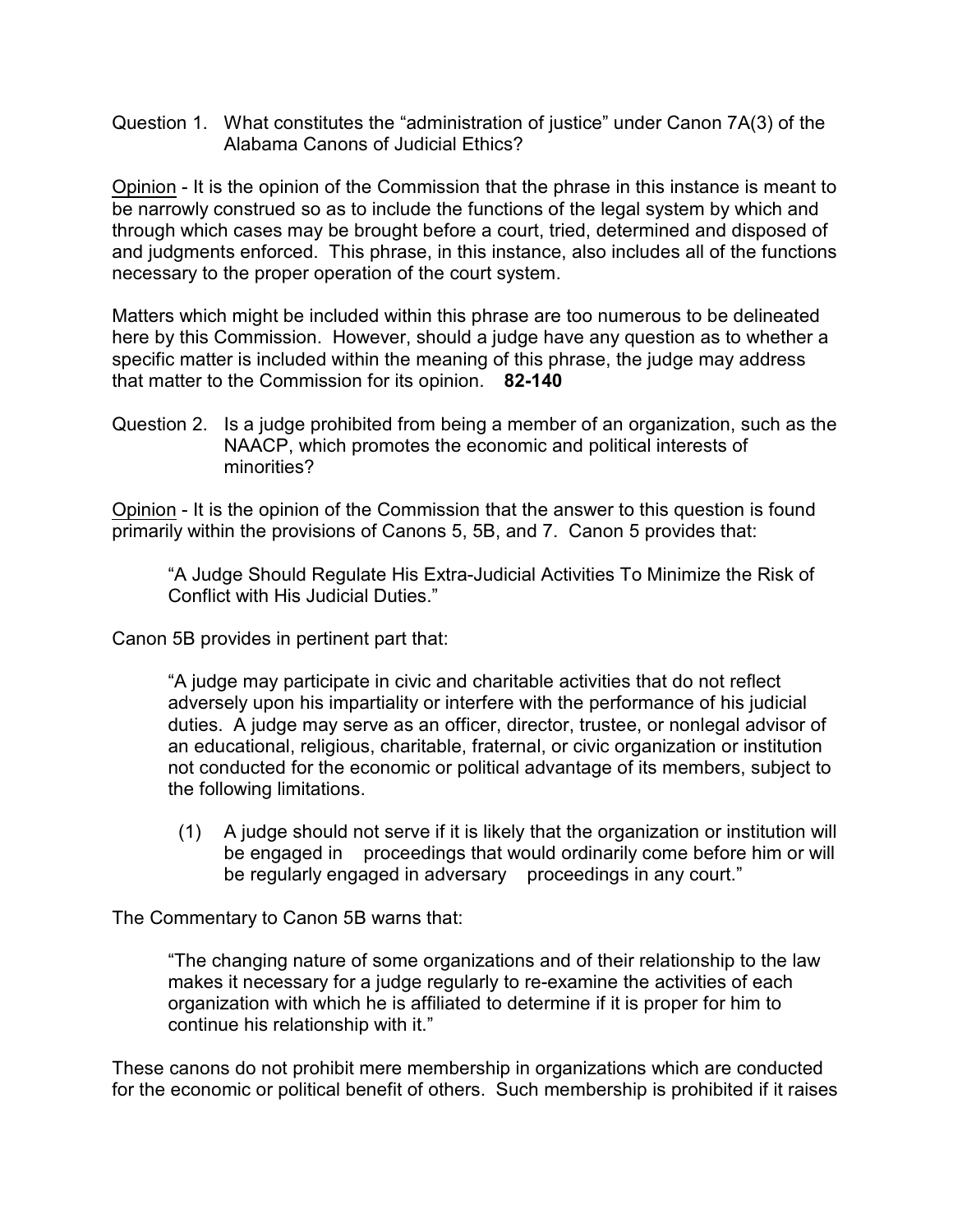conflicts with the judge's judicial duties, reflects adversely upon his impartiality or interferes with the performance of his judicial duties. Further, a judge should not serve in an organization if that organization is likely to be engaged in proceedings before him, or if the organization will be regularly engaged in adversary proceedings in any court.

These provisions of the canons are specifically provided to minimize the risk of conflicts of interest and to minimize the number of cases in which a judge's recusal might be required due to his impartiality being questioned.

Canon 7 is also applicable to this question. Canon 7A provides in pertinent part:

"... It is desirable that a judge ... endeavor not to be involved in the internal workings of political organizations, engage in campaign activities in connection with a political candidate other than candidates for judicial offices and not be involved in political fund solicitations other than for himself. However, so long as judges are subject to nomination and election as candidates of a political party, it is realized that a judge ... cannot divorce himself completely from political organizations and campaign activities which, indirectly or directly, may be involved in election or re-election. ... should a judge ... be directly or indirectly involved in the internal workings or campaign activities of a political organization, it is imperative that he conduct himself in a manner at all times to prevent any political considerations, entanglements or influences from ever becoming involved in or from ever appearing to be involved in any judicial decision or in the judicial process."

This canon specifically allows judges to participate in political organizations. The canon merely admonishes that a judge should refrain as far as possible from participating in certain purely political activities. Of course, under Canon 7, with these admonitions in mind, "A Judge Must Refrain from Political Activity Inappropriate to His Judicial Office." Therefore, a judge may belong to a political organization so long as his activities remain within the provisions of these two canons. **82-141**

Question 3. May a judge actively participate (such as speaking, handing out literature, etc.) in a campaign in which his immediate kin is a candidate?

Opinion - As cited above Canon 7A(l) provides that such activity on behalf of a candidate for a non-judicial office is undesirable and is therefore strongly discouraged by the Commission. The canon then recognizes that political demands will be made on judges, who must gain office through a partisan political system. However, the canon does not recognize a judge's kinship to another candidate for a non-judicial office as a sufficient reason for removing the undesirability of such campaign activity.

Further, Canon 2C is applicable to this situation. Canon 2C provides in pertinent part that a judge should not convey, nor should he permit others to convey the impression that they are in a special position to influence him. **82-142**

Question 4. May a judge allow his picture to be used in a campaign in which his immediate kin is a candidate?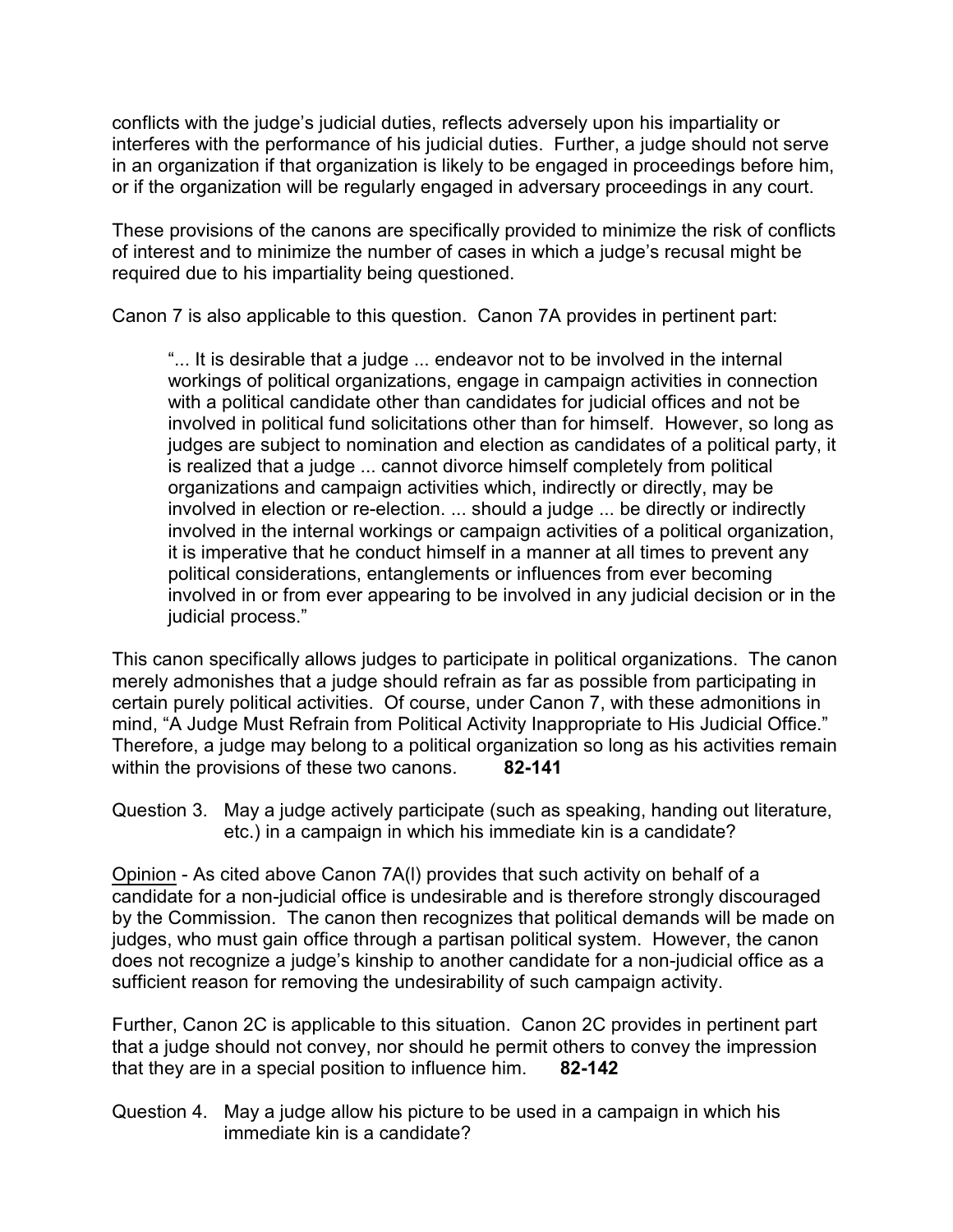Opinion - Canon 7A(l) provides that such activity on behalf of a candidate for a nonjudicial office is undesirable and is therefore strongly discouraged by the Commission. The canon then recognizes that political demands will be made on judges, who must gain office through a partisan political system. However, the canon does not recognize a judge's kinship to another candidate for a non-judicial office as a sufficient reason for removing the undesirability of such campaign activity.

Further, Canon 2C is applicable to this situation. Canon 2C provides in pertinent part that a judge should not convey, nor should he permit others to convey the impression that they are in a special position to influence him. **82-143**

Question 5. Would it violate the spirit of Canon 7 for a judge to attend a \$50 per plate dinner for a candidate?

Opinion - It is the opinion of the Commission that the described activity would violate neither the spirit nor letter of Canon 7. **82-144**

Question 6. If a judge is speaking to a group about the functions of the court and someone asked him how he feels about a certain candidate or candidates, is it proper for the judge to express his views?

Opinion - The question posed is unclear in what manner and to what extent a judge is called upon to express his views about a candidate or candidates. Canon 7 does not specifically prohibit expression of political opinion by a judge. Canon 7 does provide that it is desirable that a judge endeavor not to engage in campaign activities in connection with a political candidate other than candidates for judicial office. Also, Canon 2C provides that a judge should not lend the prestige of his office to advance the private interest of others. It is therefore the opinion of the Commission that for a judge to respond as suggested, could violate the spirit of Canon 7 and Canon 2C. This does not mean that a judge may not express his political viewpoints, but when speaking specifically about the functions of the court, a judge should refrain insofar as possible from using that opportunity to make political comment as to the candidacy of any other person.

In connection with this question, we refer you also to Advisory Opinion 78-39, a copy of which is attached. **82-145**

Question 7. How active can a judge's spouse be in a candidate's campaign?

Opinion - The Canons of Judicial Ethics do not prohibit independent political activities by a judge's spouse. **82-146**

Question 8. Can a judge, who has completed a successful campaign for judicial office, accept campaign contributions which are tendered after his election is concluded and he has assumed office, for the purpose of reducing his campaign debt?

Opinion - A judge may accept campaign contributions at any time where such contributions comply with the various laws which pertain to campaign contributions and elections. Of course, a judge in accepting such contributions must remain ever mindful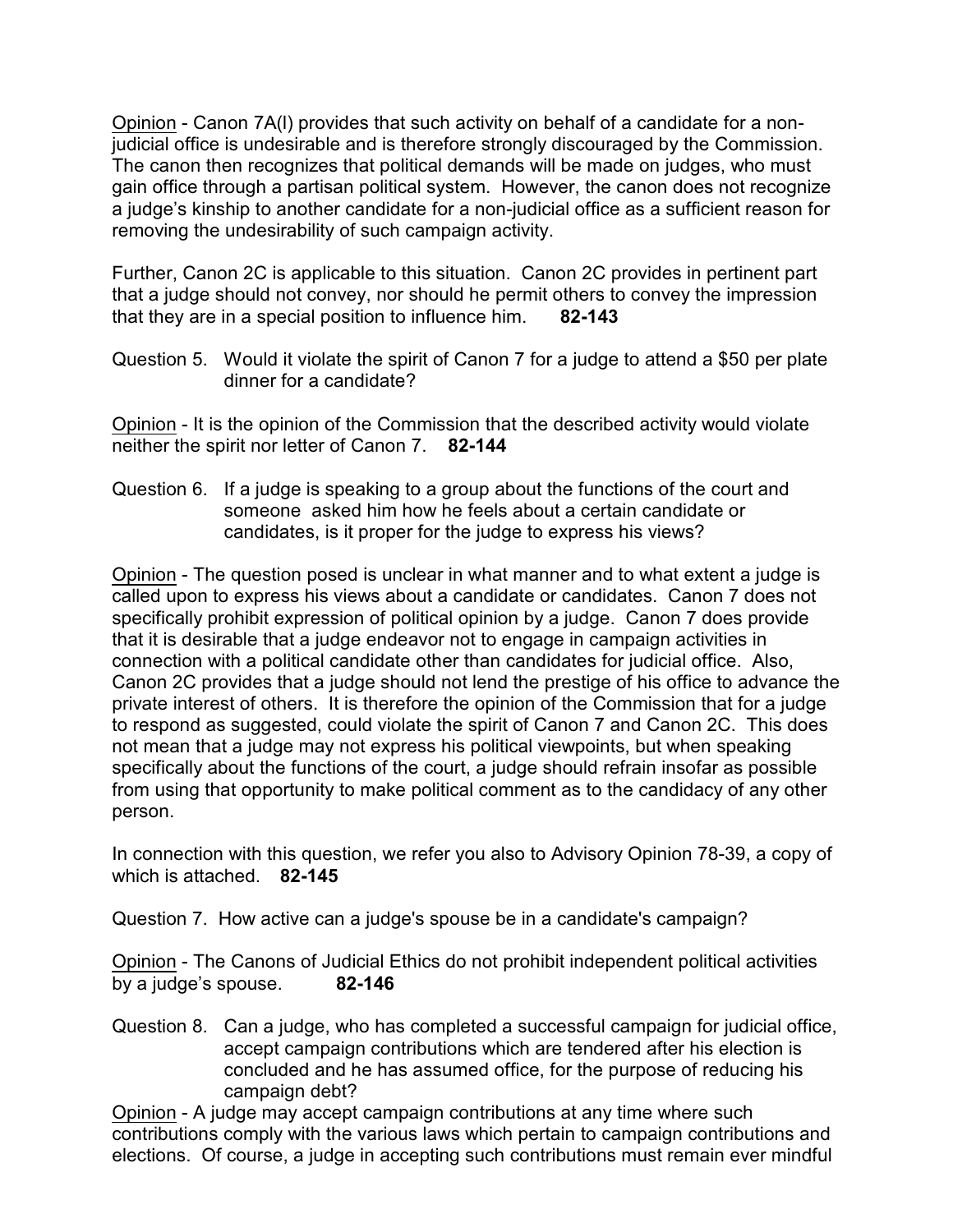of the provisions of Canon 7B(l)(d). **82-147**

Question 9. Regarding Canon 7A(2), must a judge resign his judicial office to run for District Attorney?

Opinion - The office of District Attorney is not a "judicial office" within the meaning of Canon 7A(2). Therefore, a judge must resign from his judicial office to run for the position of District Attorney. **82-148**

Question 10. In Canon 7A(l): Please define what is meant by the phrase, "...should endeavor at all times to refrain from political activities inappropriate to the judicial office that he holds or seeks."

Opinion - Activities inappropriate to the judicial office are activities that the Canons in their entirety seek to prohibit. In its opinion, 78-39, the Judicial Inquiry Commission has previously discussed political conduct in general. That opinion is attached. **82-149**

Question 11. Please give specific examples of just what type political activities are considered appropriate and what activities are considered inappropriate?

Opinion - We have attempted to render opinions with regard to specific examples of conduct and those opinions are contained in Advisory Opinions 30, 39, 85 and 86. Other concerns may be addressed to the Commission. **82-150**

Question 12. Under Canon 7B(l) regarding campaign conduct: Please explain the phrase, "... maintain the dignity appropriate to judicial office" in sub paragraph (a).

Opinion - A judge, who becomes involved in any political campaign, must exercise extreme caution to maintain the dignity of his office, to uphold the independence, integrity and impartiality of the judiciary, and to refrain from interjecting the prestige of his office into the campaign. As is stated in the commentary to Canon 2:

"Public confidence in the judiciary is eroded by irresponsible or improper conduct by judges. A judge must avoid all impropriety and appearance of impropriety. He must expect to be the subject of constant public scrutiny. He must, therefore, accept restrictions on his conduct that might be viewed as burdensome by the ordinary citizen and should do so freely and willingly." **82-151**

Opinion - The specific activities directed to this Commission have been stated in the answer to the preceding question, No. 11, above. Other specific concerns may be addressed to the Commission. **82-152**

Question 13. Please give examples of permissible conduct under Canon 7B(l)(a) and impermissible conduct in a political campaign.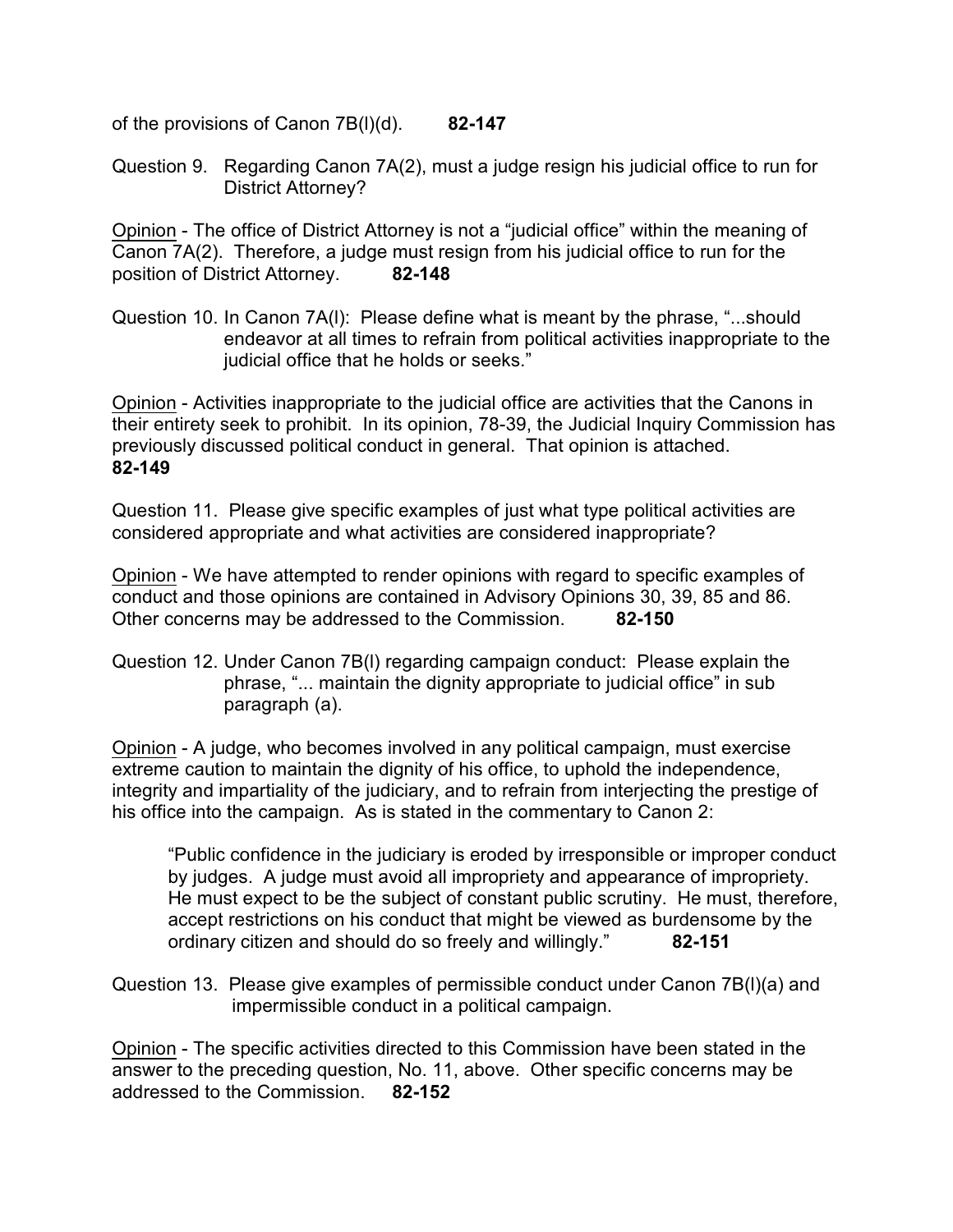Question 14. Under 7B(l)(c) does this subparagraph limit all campaign speeches to the single phrase, i.e. "I pledge and/or promise to faithfully and impartially perform the duties of the office I seek?" Is nothing else permissible? If so, give examples of what a judicial candidate can say at political rallies?

Opinion - The campaign speeches by a candidate for judicial office are not limited to the single phrase, "I pledge and/or promise to faithfully and impartially perform the duties of the office I seek." The provisions of the Canons are not so restrictive as to prohibit ordinary campaigning by judges or candidates for judicial office so long as the campaign is conducted in accord with the high standards of conduct to which judges of this State should aspire in order to maintain the independence, impartiality and integrity of the judiciary of this State as mandated by Canon 1 and Canon 2. Candidates for a judicial office in the conduct of their campaign should make every effort to refrain from political activities inappropriate to the office held or sought. Canon 7 places a burden upon the candidates to carefully consider whether their participation in a course of conduct under a given set of circumstances would violate either the letter or the spirit of Canon 7 or would violate any of the remaining Canons, i.e., Canons 1 and 2. Whether such violations occur would depend on the facts of each particular case. **82-153**

Question 17. Under Canon 7A(l) Please explain the phrase, "... not to be involved in the internal workings of political organizations ..." and give examples of what conduct is permissible and what conduct is not permissible.

Opinion - It is the opinion of the Commission that the candidate should not hold any office in a political organization nor serve on any committee of such organization involved in the solicitation of funds for any purpose of that organization; except, he may pay the qualification fee required by such political organization for qualification as a candidate. See Advisory Opinions 30, 39, and 46. **82-154**

Question 18. Under Canon 7A(l) is the paying of qualifying fees to a political party considered being involved "in the internal workings of a political organization"? **82-155**

## Question 15. Under Canon 7, what can be said in campaign literature?

Opinion - It would not be possible to list what can be said in campaign literature to the exclusion of all things that cannot be said. The Canons are not so restrictive as to require that only certain things may be said. However, Canon 7B establishes sufficient guidelines which constitute a framework upon which words and phrases may be used by a candidate to promote himself as a candidate for election or re-election to judicial office and not violate the dignity appropriate to the judicial office.

The language of Canon 7B(l)(c) is definitive in that it prohibits a judge from commenting on pending litigation and from publishing his conclusions of law on pending litigation. Except under the most extraordinary circumstances, a judge may not publicly explain the basis of his rulings or sentences in criminal cases. He should refrain from commenting on specific cases in which he has participated, especially where such comment could compromise the validity of any ruling or order entered by him in such cases. However, it is the opinion of the Commission that a judge may make general